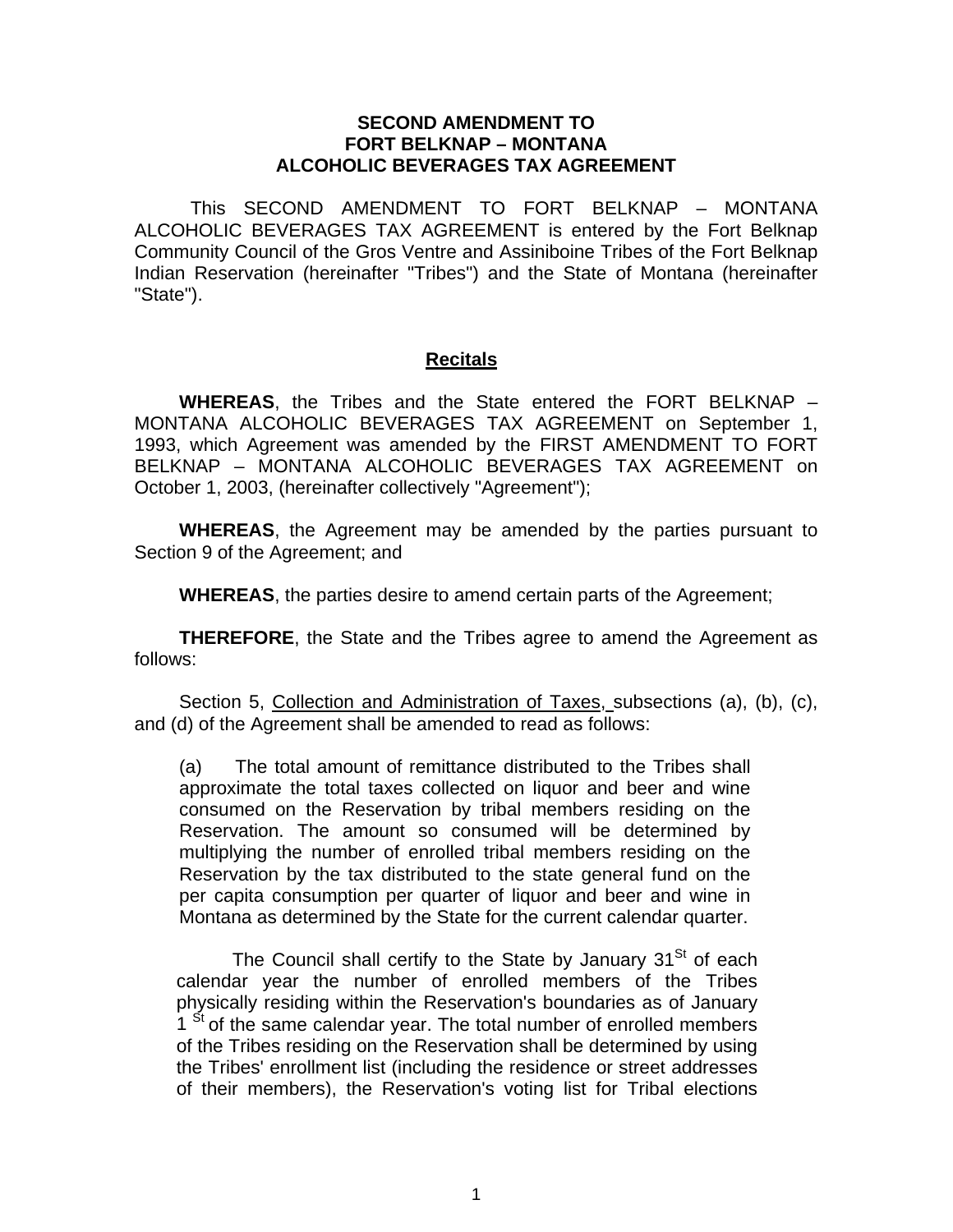(also to show residential or street addresses), and other written sources as appropriate. These enrollment numbers will be used for the revenue sharing calculation as defined in this section for the calendar year starting January 1 of that calendar year. In the event the Council does not issue a certification by January 31 of each year, the State will use the previous year's enrollment number as used in the prior calendar year calculations. The Council authorizes the State to review and verify the enrollment records, voting records, other records as appropriate that are maintained by the Tribes, and any other information the Tribes use should the State wish to conduct an audit as provided in Section 7 of this Agreement. Notwithstanding the foregoing, the parties mutually agree that (1) the total number of enrolled members of the Tribes residing on the Reservation for January 1, 2008 shall be 3,094 and (2) that 3,094 shall be used in the calculation of the revenue sharing for calendar year 2008.

 (b) The State shall distribute the moneys due to the Tribes under this Agreement no later than thirty (30) days from the end of each calendar quarter. The State will include with each distribution a statement showing how the distribution was determined for that quarter.

(c) Distributions will start within thirty (30) days from the end of the first whole calendar quarter after the effective date of this Agreement and continue until the expiration or the termination of this Agreement as provided in Paragraph 5 or required by law. For the purposes of this Agreement, a calendar quarter begins on January 1, April 1, July 1, and October 1 of each year.

(d) The amount payable to the Tribes shall be in the form of a warrant or an electronic transfer issued by the State of Montana to the Tribes. The remittance amount payable to the Tribes shall be remitted to the Fort Belknap Community Council unless the Tribal President otherwise instructs the State. Said instruction shall be made at least 30 days in advance of the date the change should commence; shall be made in writing; and shall include the appropriate authorization from the Fort Belknap Community Council. The instruction shall also include the following information: (1) the name and address of the entity to receive the payment; (2) the date the change should commence; and (3) the routing and account numbers of the entity to receive the payment. Any change in payment procedures requested by the Tribes in no way obligates the State to any party the Tribes have authorized to receive payment.